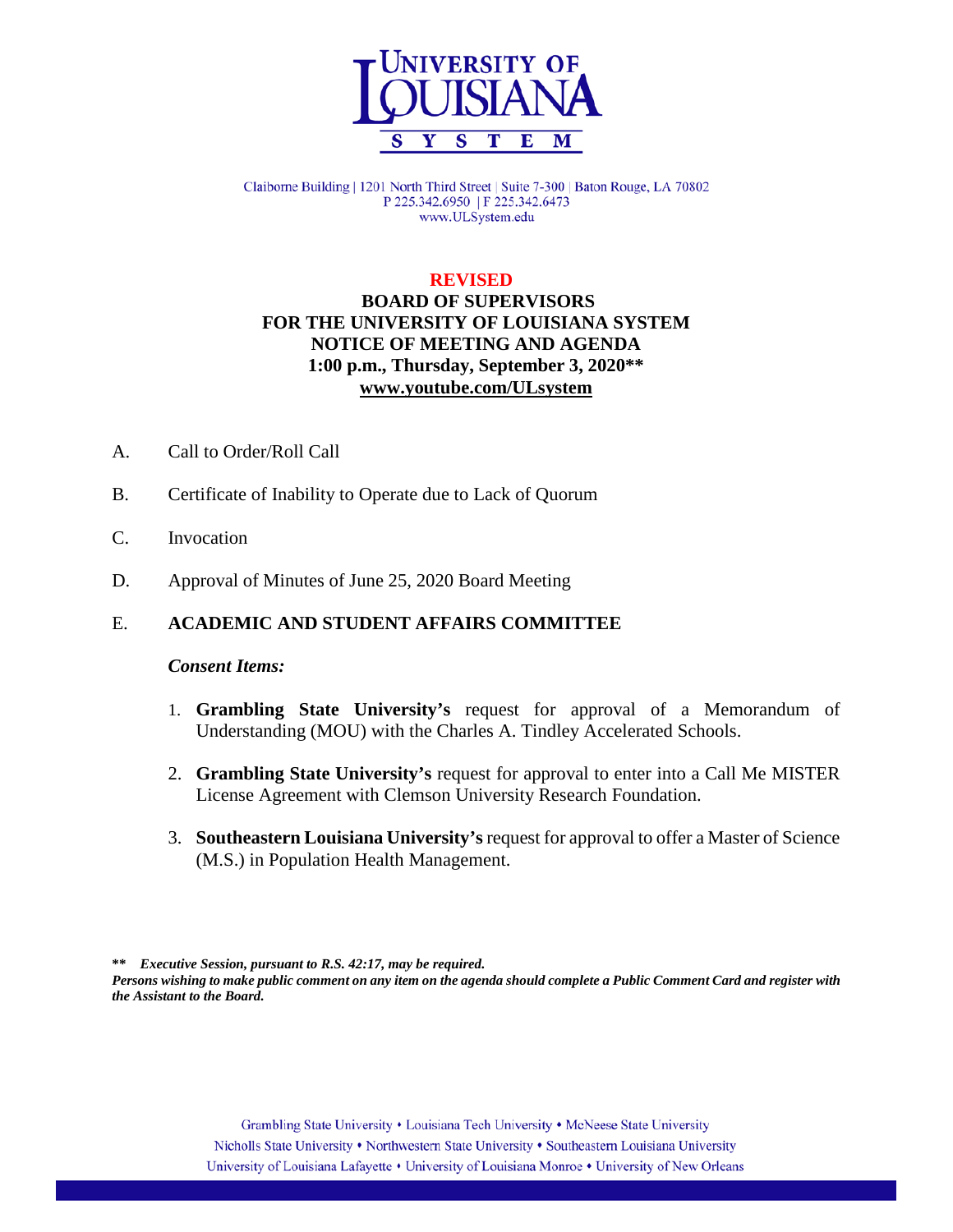Board of Supervisors for the University of Louisiana System Agenda September 3, 2020 Page 2

- 4. **University of Louisiana at Monroe's** request for approval of a Memorandum of Understanding (MOU) with Louisiana Delta Community College.
- 5. **University of Louisiana System's** request for approval of System Universities' 2020- 21 Promotions in Faculty Rank and Recommendations for Tenure.
- 6. Other Business

# F. **ATHLETIC COMMITTEE**

#### *Consent Items:*

- 1. **Louisiana Tech University's** request for approval of a contractual agreement between Head Football Coach Louis L. Holtz, Jr., Louisiana Tech University, and Louisiana Tech University Foundation, effective July 1, 2020.
- 2. **Louisiana Tech University's** request for approval of a contractual agreement between Mr. Eric Konkol, Head Men's Basketball Coach, Louisiana Tech University, and Louisiana Tech University Foundation, effective April 1, 2020.
- 3. **Louisiana Tech University's** request for approval of contracts for various assistant football coaches, between Louisiana Tech University and Louisiana Tech University Foundation, effective March 1, 2020 to February 28, 2021.
- 4. **McNeese State University's** request for approval of a contractual agreement with Mr. Andrew Fitzgerald, Head Women's Soccer Coach, effective July 1, 2020.
- 5. **Nicholls State University's** request for approval of a contract with Mr. Jonathan Terrell, Director of Athletics, effective July 6, 2020.
- 6. **University of Louisiana at Lafayette's** request for approval of amended Contracts for Employment for various coaches.
- 7. Other Business

# G. **FACILITIES PLANNING COMMITTEE**

## *Consent Items:*

- 1. **Louisiana Tech University's** request for approval to name rooms in the College of Education's Woodard Hall.
- 2. **McNeese State University's** request for approval to enter into a facilities lease agreement with the Southwest Louisiana Charter Academy Foundation, Inc. to further the services currently being provided in the Educational Services Agreement.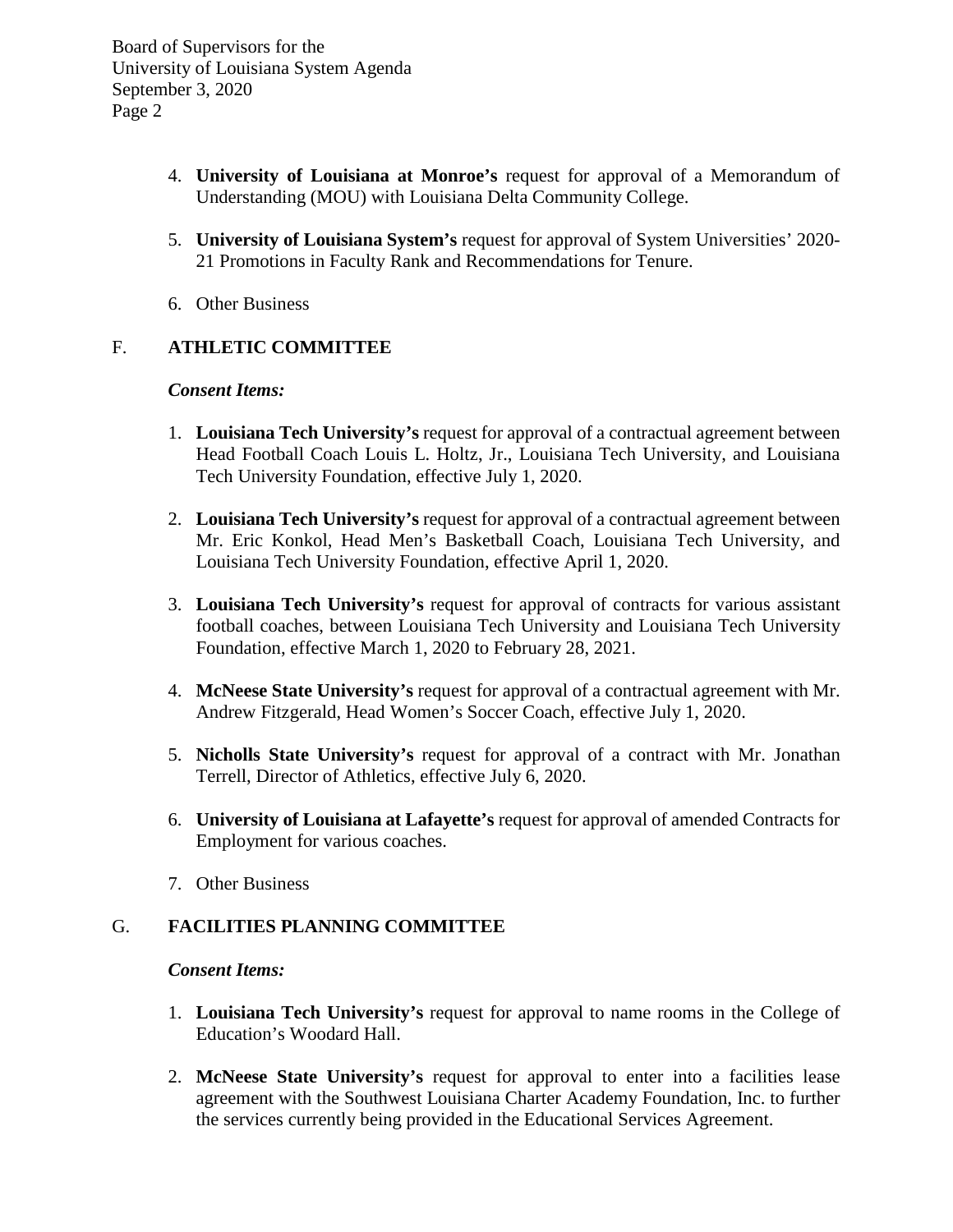Board of Supervisors for the University of Louisiana System Agenda September 3, 2020 Page 3

> 3. **University of Louisiana at Lafayette's** request for approval of a Land Lease and Cooperative Endeavor Agreement with the Louisiana Army National Guard (LANG) to expand collaborative research and development opportunities in the area of Cybersecurity, as authorized by La. R.S. 17:3361.

## *Discussion/Action:*

- 4. **University of Louisiana System's** request for approval of the Fiscal Year 2021-22 Capital Outlay Budget Request and Institutions' Five-Year Capital Outlay Plans.
- 5. Other Business

# H. **FINANCE COMMITTEE**

#### *Consent Items:*

- 1. **Grambling State University's** request to approve and authorize the University to accept the offered deferment of the principal and interest payments for the Future and Advance Project Funding Bonds Series 2016-4 offered by the United States Department of Education (DOE) and to authorize President Rick Gallot to execute all necessary documents to do so.
- 2. **McNeese State University's** request for approval of a reduction in the per credit hour charge for its electronic learning fee assessment.
- 3. **McNeese State University's** request for approval for the execution of leases between the Board, on behalf of the University, and Cowboy Facilities, Inc., a private  $501(c)3$ non-profit corporation, in connection with the lease and leaseback of a portion of the University's campus to finance cost of acquiring immovable property, and financing the construction, renovation, and equipping of a new student union.
- 4. **Southeastern Louisiana University's** request for approval to implement a Per Credit Hour Tuition Rate for Online Programs.
- 5. **University of Louisiana at Lafayette's** request for approval of an updated Internal Audit Charter.
- 6. **University of New Orleans'** request for approval of a Cooperative Endeavor Agreement with Model Content, LLC.
- 7. **University of Louisiana System's** request for acceptance of Fiscal Year 2019-20 Financial and Compliance and Federal Award Programs Representation Letters for (a) Louisiana Tech University, (b) McNeese State University, (c) Southeastern Louisiana University, (d) University of Louisiana at Lafayette, (e) University of Louisiana at Monroe, and (f) University of New Orleans.